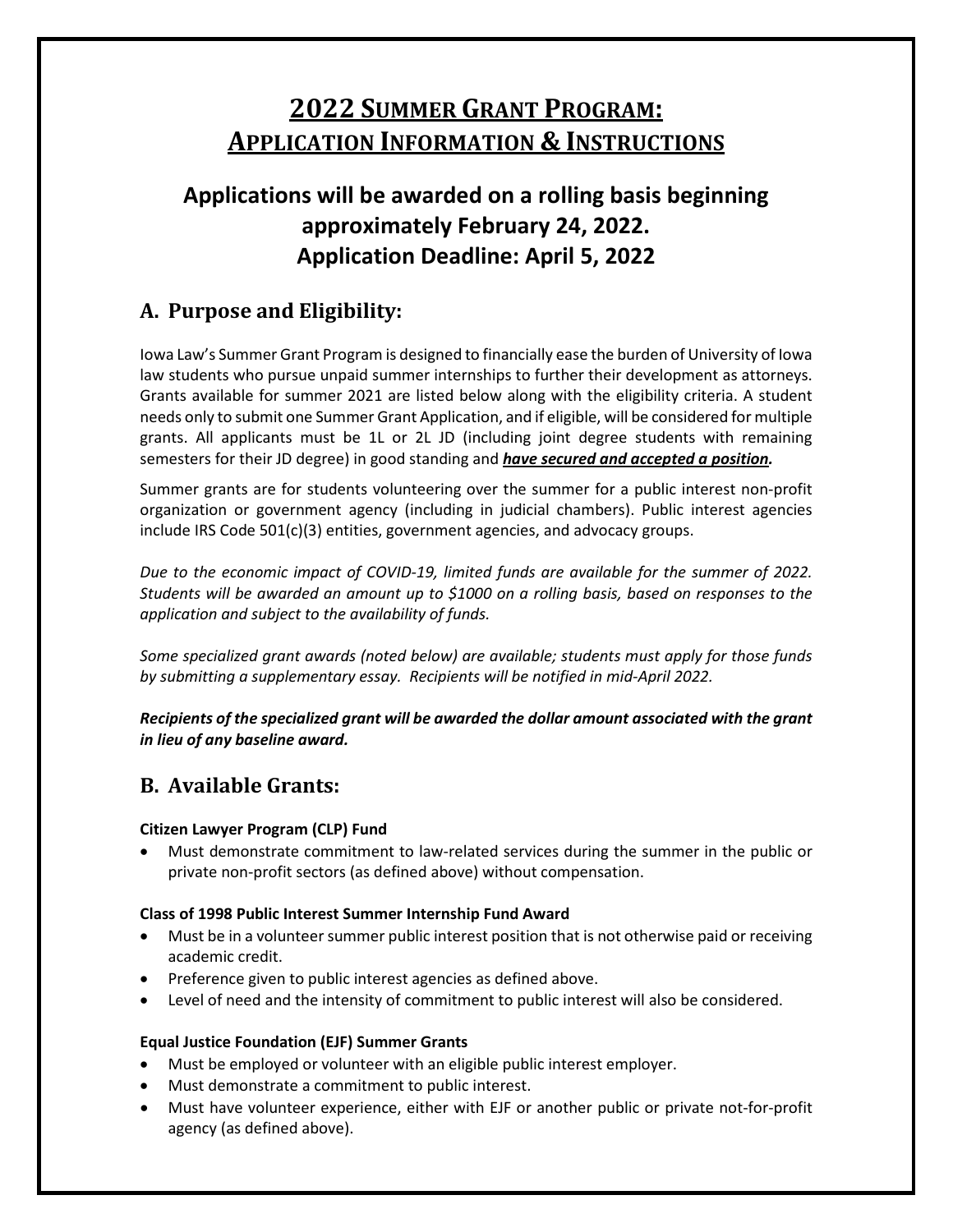#### **Jeff Borns International Rule of Law Award** (*Must submit supplementary essay*.)

• One \$5000 award. Must be in an unpaid internship in Washington, DC in the International Rule of Law (IROL) field. The student must demonstrate financial need, and preference is given to students who are from or have close ties to Iowa and would not otherwise have the opportunity to intern in Washington, DC. IROL includes international human rights and related international development fields. A description of potential internship organizations is availabl[e here.](https://law.uiowa.edu/sites/law.uiowa.edu/files/2021-09/IROL%20SUMMER%20INTERNSHIPS.pdf)

#### **Iowa Innovation, Business & Law Stipend** (*Must submit supplementary essay*.)

• Four \$1500 awards. Must be in unpaid public interest or public service position related to the mission of the IBL Center, which is to further the study of the laws related to entrepreneurship, creativity, competition, technology and corporations generally, or the legal issues raised by cutting-edge technology advances specifically. Eligible opportunities could include nonprofits working in areas such as privacy, technology law, or government agencies such as the SEC, FTC, and state consumer protection offices.

#### **Katherine Finn Milleman Memorial Law Award** (*Must submit supplementary essay*.)

• Two awards of \$4000 for students pursuing creative coursework in the writing or the arts or pursuing an unpaid position with an entity that promotes social justice and equality.

#### **Paul Harris Rotarian Scholar Award** (*Must submit supplementary essay*.)

- 1 award of \$2500 for students in a summer public interest position that provides legal services to those of low income and for students that have shown engagement in their community by completing a service project in an area that interests them.
- Recipient should be willing to consider joining Rotary International in the future as an organization committed to creating lasting change in our communities.

#### **Stanley & Gail Richards Fund in Support of Disability Programs** (*Must submit supplementary essay*.)

• Multiple awards. To support law students working with organizations in the public or nonprofit sector that advocate for or support persons with disabilities.

# **C. Application Requirements:**

Please follow the instructions below to ensure your application is COMPLETE:

- 1. Your application must be completed online. This checklist will help you prepare the information needed beforehand. The application requests the following:
	- □ Number of Volunteer Service Hours and agencies with which you volunteered.
	- □ [Word file](https://law.uiowa.edu/sites/law.uiowa.edu/files/2022-02/2022%20Supplementary%20Essay%20Template.docx) containing a supplemental essay if you are applying for the Jeff Borns IROL Award, IBL Stipend, Katherine Finn Milleman Memorial Award, Paul Harris Rotarian Scholar Award, or Stanley & Gail Richards Fund award. For administrative staff to properly identify your essay, you must name your file as follows: "**Lastname\_Firstname-essay**." Do not include your name anywhere else in your document. Applications are reviewed anonymously by the committee.
	- $\Box$  A copy of the correspondence offering you a summer position. You do not need a formal letter; an email from the agency is sufficient. Please name your file as follows: